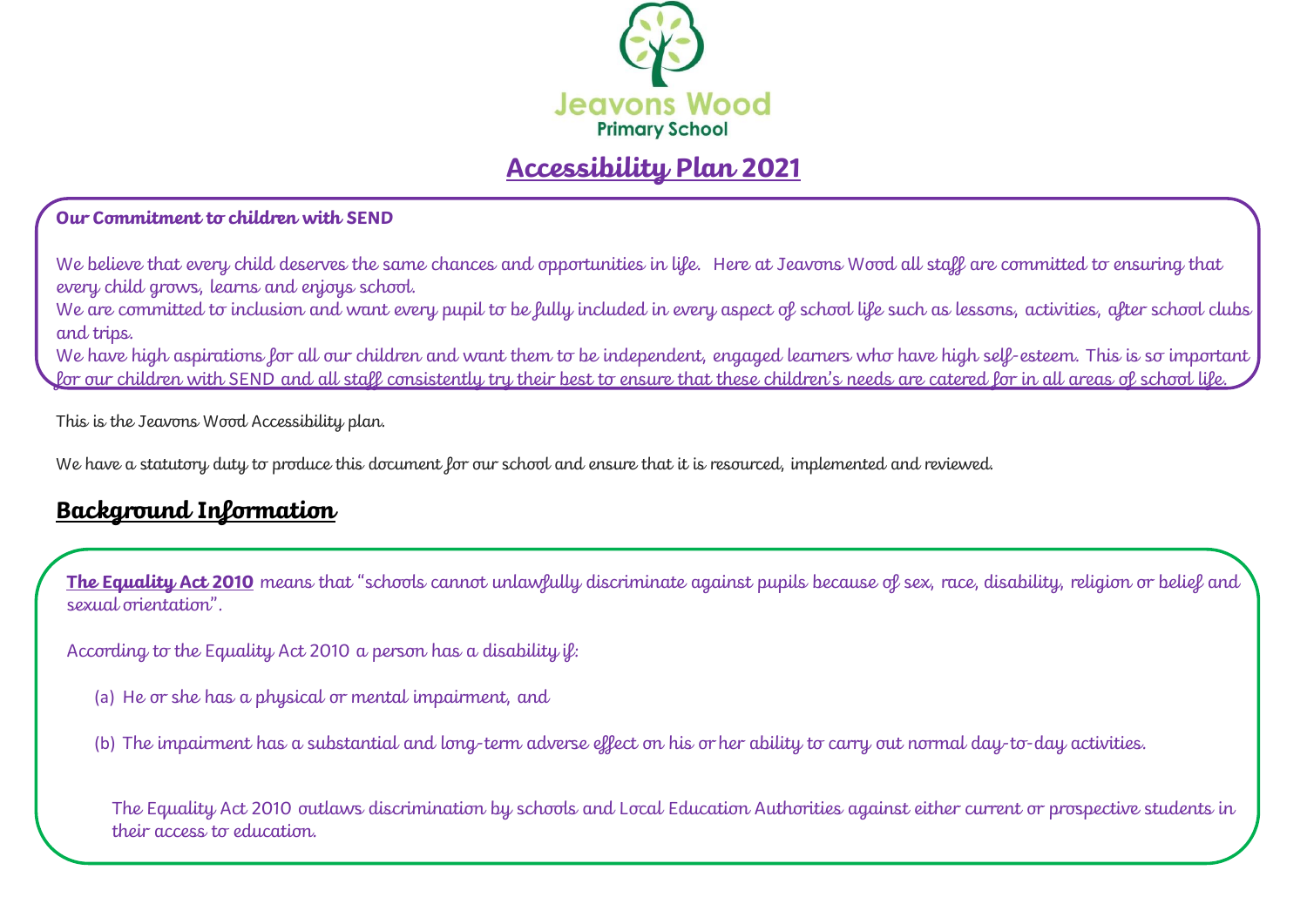### **Other relevant school documents**

The Accessibility plan can be in conjunction with the following school policies:

- Behaviour Management Policy
- Curriculum Policies
- Emergency Plan
- Health & Safety Policy
- School Improvement Plan
- Special Educational Needs Policy
- Teaching and Learning Policy
- Equality Policy 2012
- Equality Act Information March 2013
- Equality Objectives 2012-2016
- **Equality and Diversity Policy for Staff**

## **Objectives of the Accessibility Plan:**

- 1. Increase access to the curriculum for pupils with a physical disability and/or sensory impairments; this covers teaching and learning and the wider curriculum of the school such as participation in after-school clubs, leisure and cultural activities or schools visits.
- 2. Improve and maintain access to the physical environment of the school, adding specialist facilities as necessary this includes improvements to the physical environment of the school and physical aids to access education within a reasonable timeframe;
- 3. Improve the delivery of written information to pupils, staff, parents and visitors with disabilities; examples might include hand-outs, timetables, textbooks and information about the school and school events; the information should be made available in various preferred formats within a reasonable timeframe.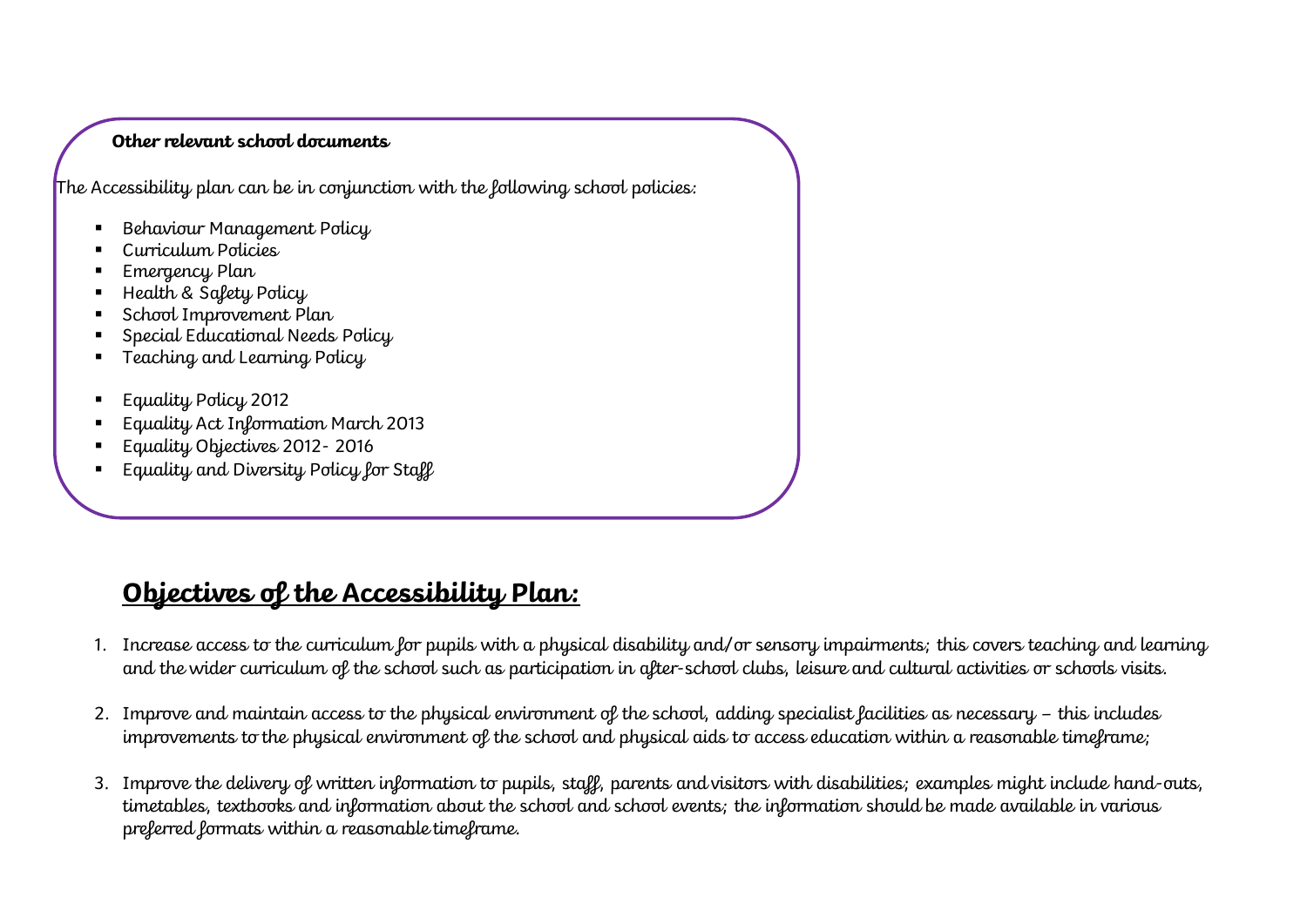| <b>OBJECTIVE 1</b>                                      |               |            |           |                                                  |                      |  |  |
|---------------------------------------------------------|---------------|------------|-----------|--------------------------------------------------|----------------------|--|--|
| Specific Actions                                        | Lead          | Timescales | Resources | Success Criteria                                 | 2022 review and next |  |  |
|                                                         | Monitor       |            |           |                                                  | steps                |  |  |
| Disabled toilets need to be kept clear for<br>$\bullet$ | $SENDC\sigma$ | By the end | Time      | Disabled toilets have clear access<br>$\epsilon$ |                      |  |  |
| easy access                                             |               | of summer  | Storage   | at all times                                     |                      |  |  |
|                                                         | All staff     | term 2021  |           |                                                  |                      |  |  |
|                                                         |               |            |           |                                                  |                      |  |  |
|                                                         |               |            |           |                                                  |                      |  |  |
|                                                         |               |            |           |                                                  |                      |  |  |
|                                                         |               |            |           |                                                  |                      |  |  |
|                                                         |               |            |           |                                                  |                      |  |  |

**Objective 2(ONGOING):** Increase access to the curriculum for pupils with a physical disability and/or sensory impairments. To include:

- taking reasonable steps to ensure that lessons, trips and school activities are available to all students irrespective of their physical or mental disability.
- ensuring sufficient ICT aids exist to enable physically disabled students to participate fully in school activities.
- ensuring all staff are trained to meet the needs of the pupils currently on roll.
- monitoring attainment of all disabled children and put in place actions to bridge attainment gaps.
- reviewing curriculum content at all key stages to ensure that disability issues are adequately addressed.

| Specific Actions                                     | Lead/    | Timescales  | Resources    | Success Criteria                          | 2022 review and next |
|------------------------------------------------------|----------|-------------|--------------|-------------------------------------------|----------------------|
|                                                      | Monitor  |             |              |                                           | steps                |
| All staff to be trained as appropriate to meet needs | Head     | Review      | Training as  | Medical needs met, protocols in place and |                      |
| of key pupils; both medical needs and in on-going    |          | January     | appropriate  | <b>followed</b>                           |                      |
| differentiation of the curriculum.                   | SENDCo   | 2022        | e.g. Moving  |                                           |                      |
|                                                      |          |             | and Handling | Differentiation of curriculum activities  |                      |
| SEND monitoring to track progress of disabled        | SEND     | This should |              | evident in planning and lesson            |                      |
| pupils and the impact of interventions they may      | governor | be          | Liaise with  | observations.                             |                      |
| take part in                                         |          | continuous  | Occupational |                                           |                      |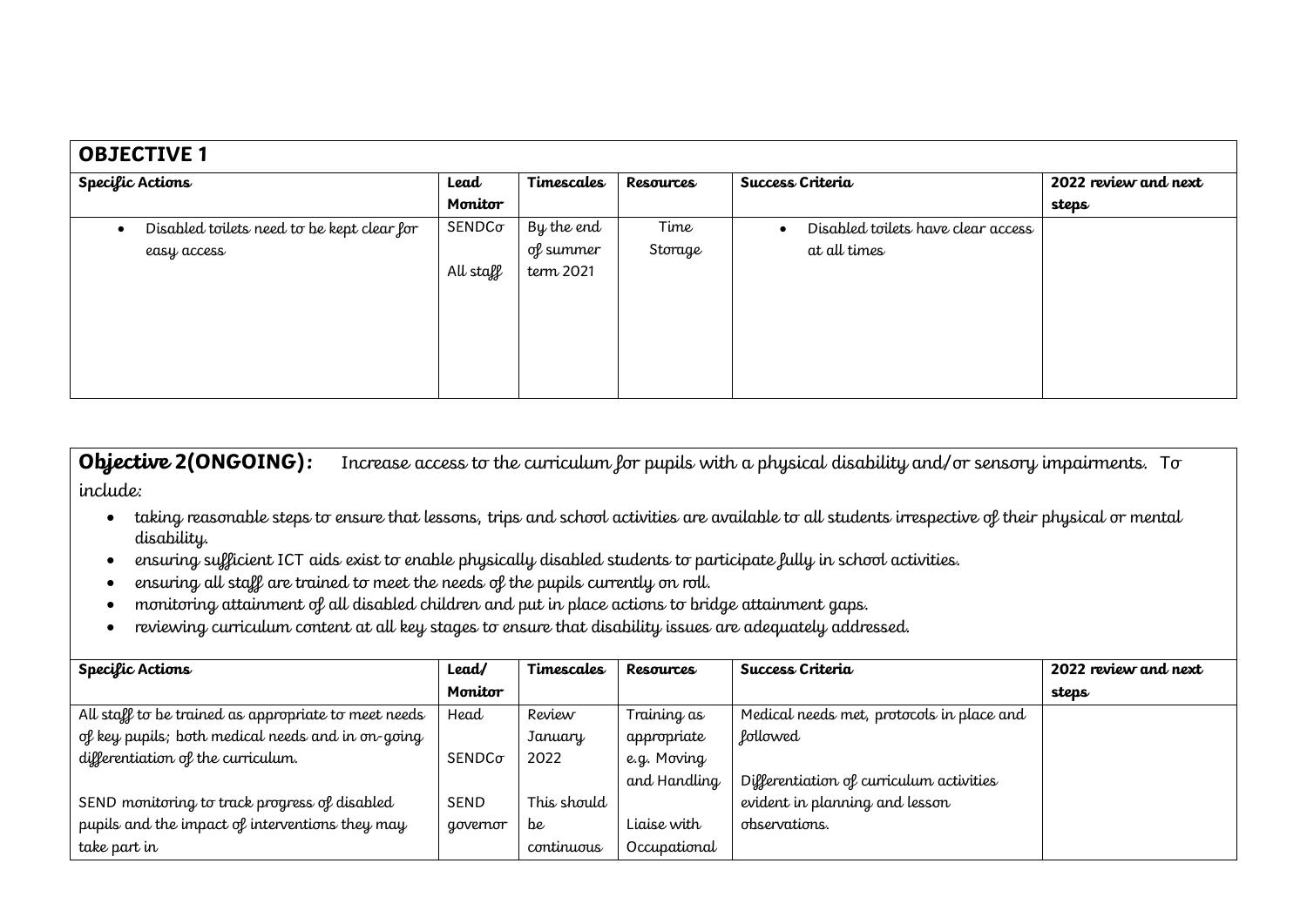|                                                     |           | throughout | Therapy and   | SEND monitoring embedded in Governor        |  |
|-----------------------------------------------------|-----------|------------|---------------|---------------------------------------------|--|
| Full risk assessments to be carried out to ensure   | All staff | the year   | Physiotherapy | monitoring.                                 |  |
| disabled pupils can take part in extra-curricular   |           |            | as needed     |                                             |  |
| activities as appropriate.                          |           |            |               | Risk assessments in place for all relevant  |  |
|                                                     |           |            |               | activities and needs of disabled pupils     |  |
| Classrooms and agora are organised so that          |           |            |               | clearly identified.                         |  |
| independence and participation of all children is   |           |            |               |                                             |  |
| optimal                                             |           |            |               | On-going policy reviews include reference   |  |
|                                                     |           |            |               | to needs of disabled pupils as appropriate  |  |
| Regular SEND learning walks                         |           |            |               |                                             |  |
|                                                     |           |            |               | All pupils fully included as appropriate to |  |
| School policy reviews to consider needs of disabled |           |            |               | their needs.                                |  |
| pupils                                              |           |            |               |                                             |  |
|                                                     |           |            |               |                                             |  |
| Appropriate activities to be designed to take       |           |            |               |                                             |  |
| account of children with disabilities so they are   |           |            |               |                                             |  |
| included in school performances and events such     |           |            |               |                                             |  |
| as sports day                                       |           |            |               |                                             |  |

**Objective 3 (ONGOING):** Improve and maintain access to the physical environment of the school, adding specialist facilities as necessary

| $\sigma$<br>Specific Actions                    | Lead          | Timescales | Resources    | Success Criteria                           | 2022 review and next |
|-------------------------------------------------|---------------|------------|--------------|--------------------------------------------|----------------------|
|                                                 | Monitor       |            |              |                                            | steps                |
| Carry out an access audit every two years to    | Head          | Audit by   | Advice from  | Disabled pupils and parents are able to    |                      |
| ensure school is accessible to all in all areas |               | March 2022 | support      | access school site including site entrance |                      |
|                                                 | <b>SENDCs</b> | to inform  | services if  | and car park                               |                      |
|                                                 |               | specific   | needed       |                                            |                      |
|                                                 | Premises      | actions    |              | Disabled parents and children are able to  |                      |
|                                                 | governor      |            | Caretaker    | use the school and its facilities          |                      |
|                                                 | $\mathsf{s}$  |            | time for any | successfully                               |                      |
|                                                 |               |            | improvements |                                            |                      |